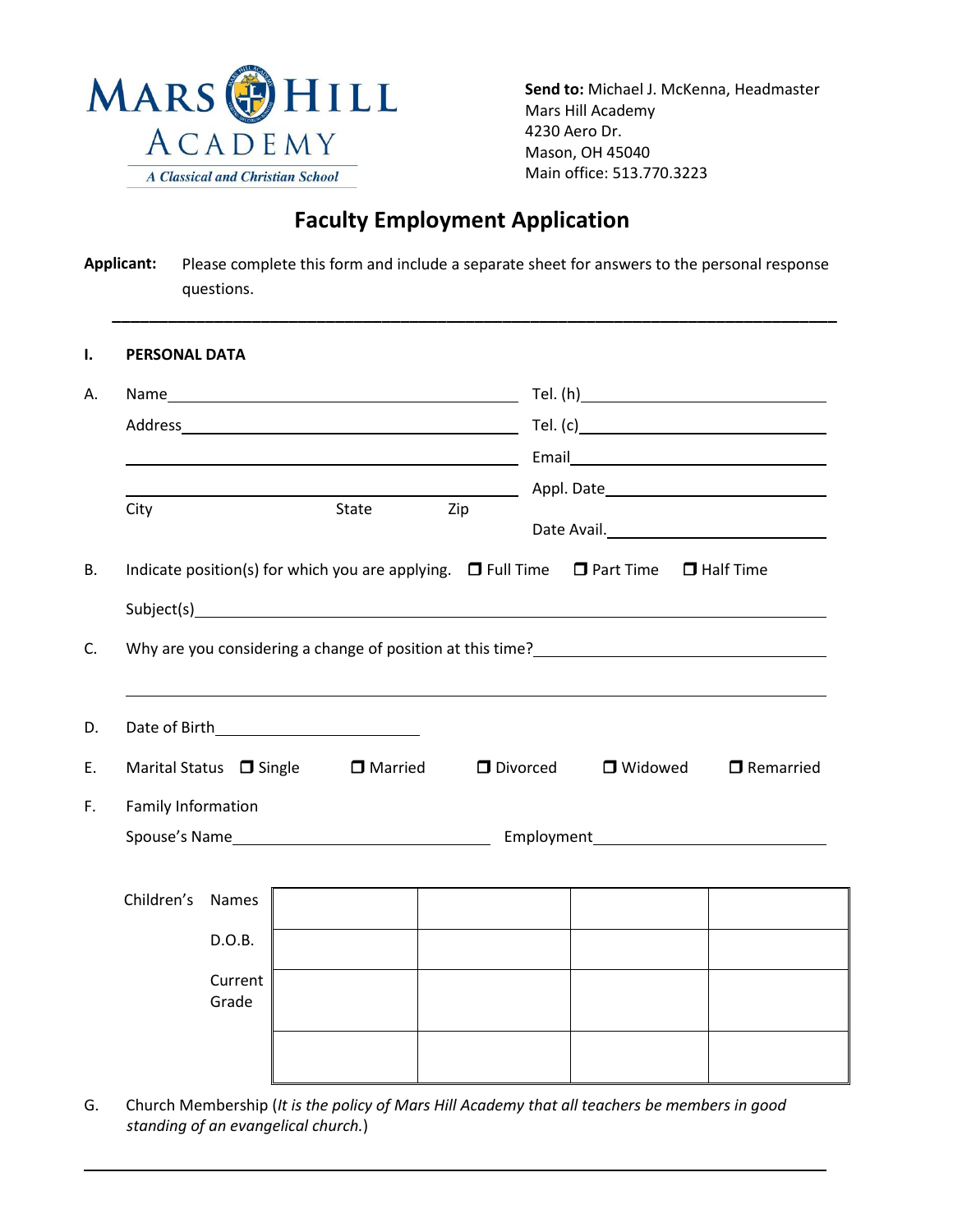| Η.         | Have you read the entire Bible? $\Box$ Yes $\Box$ No (If No, please list the portions you have not read.)                                      |                  |             |                |             |
|------------|------------------------------------------------------------------------------------------------------------------------------------------------|------------------|-------------|----------------|-------------|
| I.         | The general state of your health is<br>Do you have any recurring illnesses or other difficulties that may, at any time, affect your ability to | $\Box$ Excellent | $\Box$ Good | $\Box$ Average | $\Box$ Poor |
| $\Box$ Yes | work?<br>$\Box$ No                                                                                                                             |                  |             |                |             |
|            |                                                                                                                                                |                  |             |                |             |
| J.         | Have you ever been convicted or arrested for a criminal act? $\Box$ Yes                                                                        |                  |             | $\square$ No   |             |
| II.        | <b>EDUCATION</b>                                                                                                                               |                  |             |                |             |
| А.         | High School name, location, and date of diploma                                                                                                |                  |             |                |             |
| В.         | Undergraduate college/university, location                                                                                                     |                  |             |                |             |
|            |                                                                                                                                                |                  |             |                |             |
|            |                                                                                                                                                |                  |             |                |             |
| C.         | Graduate university, location                                                                                                                  |                  |             |                |             |
|            |                                                                                                                                                |                  |             |                |             |
|            | Other training or preparation relevant to this position<br>D.                                                                                  |                  |             |                |             |
|            |                                                                                                                                                |                  |             |                |             |
|            |                                                                                                                                                |                  |             |                |             |
|            |                                                                                                                                                |                  |             |                |             |
|            |                                                                                                                                                |                  |             |                |             |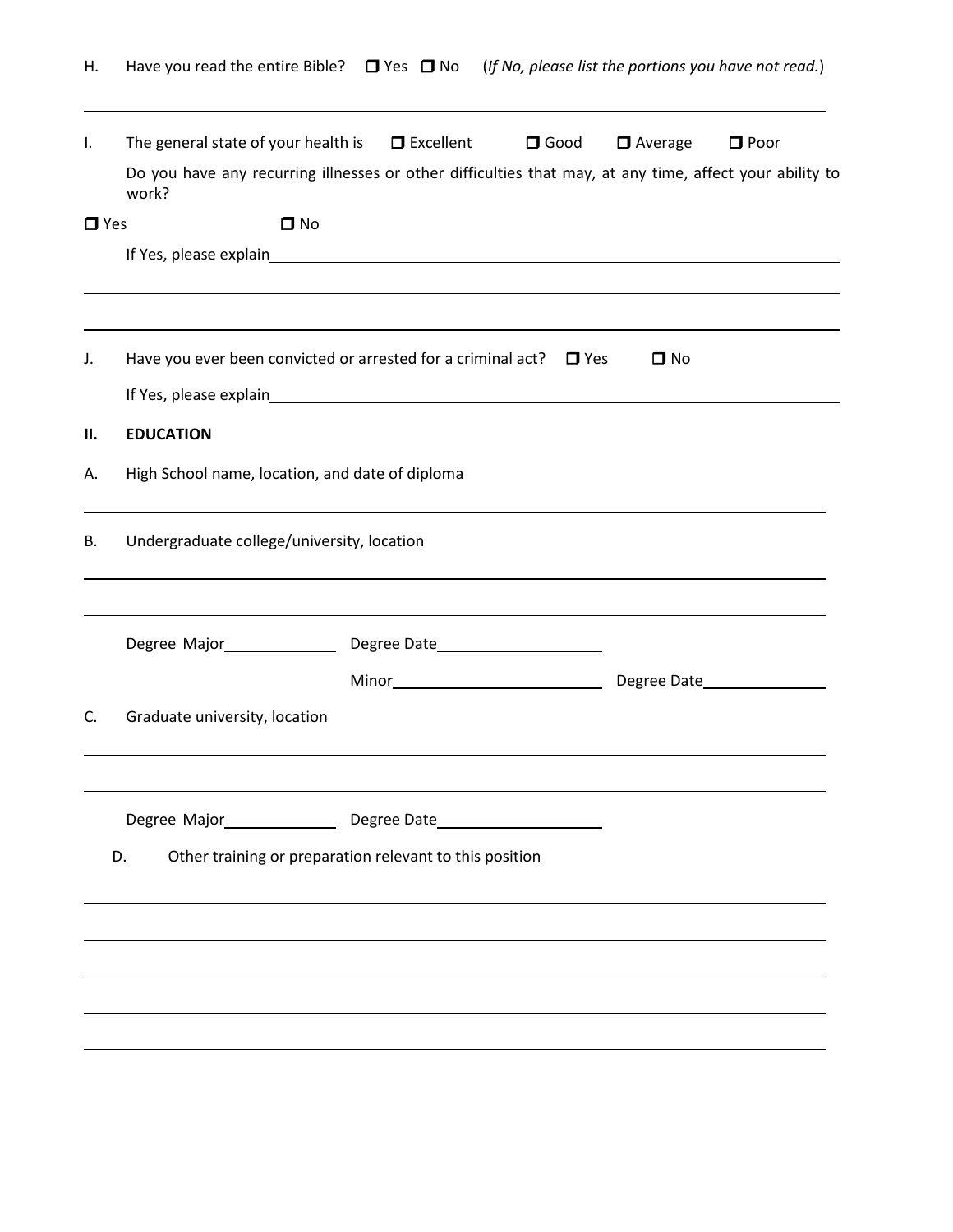#### **III. TEACHING EXPERIENCE**

| Name and location of schools in<br>which you have taught<br>(most recent first) | Grades/Subjects<br>taught | No. years<br>you taught<br>there | Dates/Years<br>you taught<br>there | <b>Reason for leaving</b> |
|---------------------------------------------------------------------------------|---------------------------|----------------------------------|------------------------------------|---------------------------|
|                                                                                 |                           |                                  |                                    |                           |
|                                                                                 |                           |                                  |                                    |                           |
|                                                                                 |                           |                                  |                                    |                           |
|                                                                                 |                           |                                  |                                    |                           |

Most recent salary<br>
<u>Most recent salary</u>

# **IV. OTHER WORK EXPERIENCE**

Please list all other work or military experience

| Employer | Job | Dates/Years you<br>worked there | <b>Reason for leaving</b> |
|----------|-----|---------------------------------|---------------------------|
|          |     |                                 |                           |
|          |     |                                 |                           |
|          |     |                                 |                           |
|          |     |                                 |                           |

## **V. OTHER EXPERIENCE**

Please list other experiences which you feel strengthen your application.

# **VI. RECOGNITION/HONORS**

Please list honors or other areas of achievement you've received.

# **VII. LIST PROFESSIONAL ORGANIZATIONS TO WHICH YOU BELONG**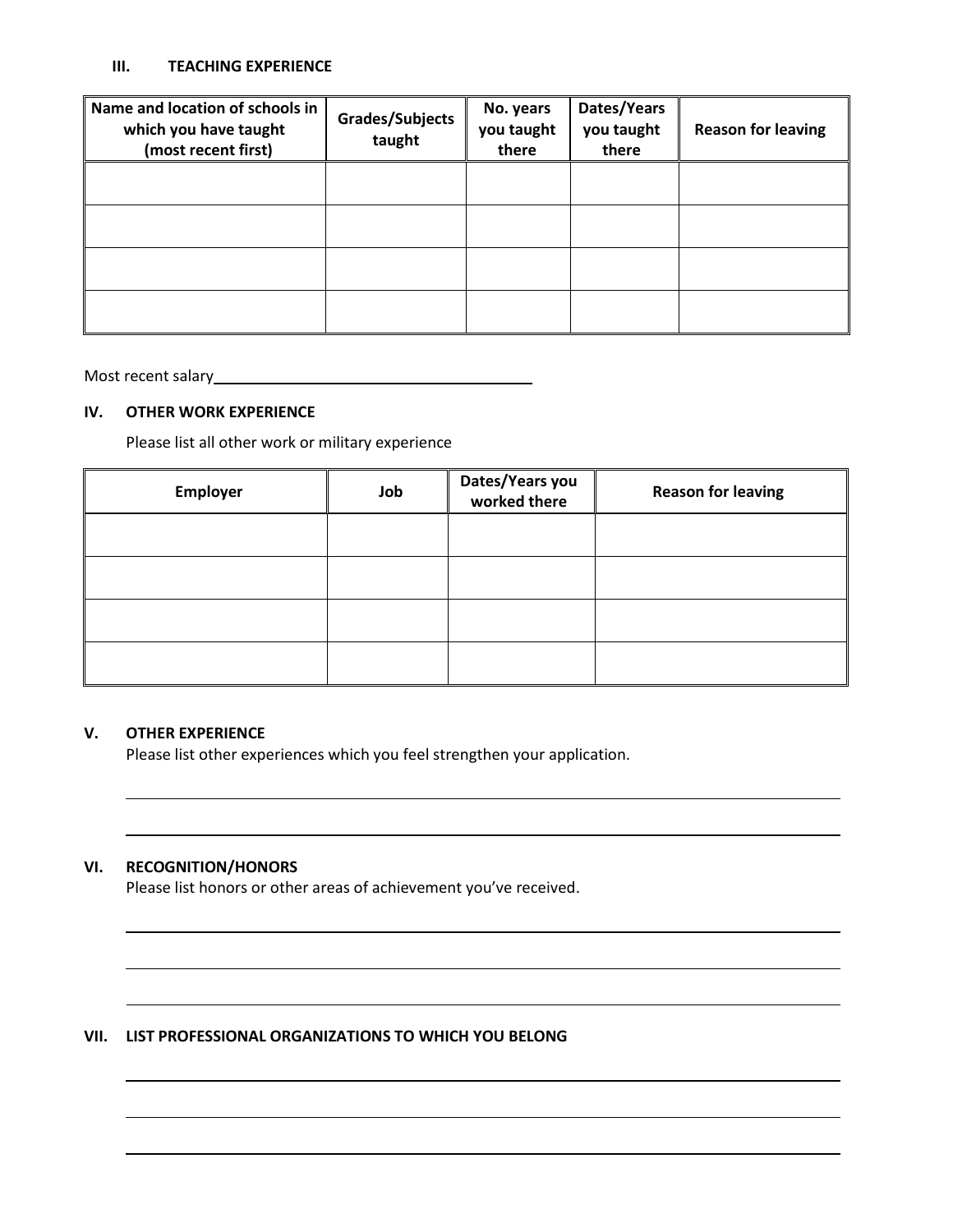### **VIII. PERSONAL INTEREST**

|                                                                                                      |                                                                                                                                                                                                         |            |                 | Please list any areas of school life (e.g., art, music, athletics, coaching, drama, journalism, yearbook,<br>foreign languages, etc.) in which you have a personal interest. Also indicate the amount of experience |  |
|------------------------------------------------------------------------------------------------------|---------------------------------------------------------------------------------------------------------------------------------------------------------------------------------------------------------|------------|-----------------|---------------------------------------------------------------------------------------------------------------------------------------------------------------------------------------------------------------------|--|
|                                                                                                      | you have with these areas of interest.                                                                                                                                                                  |            |                 |                                                                                                                                                                                                                     |  |
|                                                                                                      |                                                                                                                                                                                                         |            |                 |                                                                                                                                                                                                                     |  |
|                                                                                                      |                                                                                                                                                                                                         |            |                 |                                                                                                                                                                                                                     |  |
|                                                                                                      |                                                                                                                                                                                                         |            |                 |                                                                                                                                                                                                                     |  |
|                                                                                                      |                                                                                                                                                                                                         |            |                 |                                                                                                                                                                                                                     |  |
|                                                                                                      |                                                                                                                                                                                                         |            |                 | Are you particularly interested, gifted, or qualified in any of the following? Please check all that apply.                                                                                                         |  |
|                                                                                                      |                                                                                                                                                                                                         |            |                 |                                                                                                                                                                                                                     |  |
| $\Box$ Art                                                                                           |                                                                                                                                                                                                         |            |                 | □ Music (Please indicate Vocal or Instrumental _________________________________)                                                                                                                                   |  |
|                                                                                                      |                                                                                                                                                                                                         |            | $\Box$ Coaching |                                                                                                                                                                                                                     |  |
|                                                                                                      |                                                                                                                                                                                                         |            |                 | □ Latin or other Foreign Language (Please list): _______________________________                                                                                                                                    |  |
| $\Box$ Drama                                                                                         | $\Box$ Debate                                                                                                                                                                                           | Mock Trial | $\Box$ Yearbook | $\Box$ Journalism                                                                                                                                                                                                   |  |
|                                                                                                      |                                                                                                                                                                                                         |            |                 | QUESTIONS FOR PERSONAL RESPONSE (Please answer the following on a separate piece of paper.)                                                                                                                         |  |
| 1.                                                                                                   |                                                                                                                                                                                                         |            |                 | Describe your testimony of conversion and personal view of the Bible. (A brief testimony will                                                                                                                       |  |
|                                                                                                      | suffice for this application.)                                                                                                                                                                          |            |                 |                                                                                                                                                                                                                     |  |
| 2.                                                                                                   |                                                                                                                                                                                                         |            |                 | Please read the Westminster Confession of Faith and briefly state any objections you have to it.                                                                                                                    |  |
| 3.                                                                                                   | Explain what you consider to be the function of a Christian school.                                                                                                                                     |            |                 |                                                                                                                                                                                                                     |  |
| Express your philosophy of education. Early grammar applicants (PK-3) also please include your<br>4. |                                                                                                                                                                                                         |            |                 |                                                                                                                                                                                                                     |  |
|                                                                                                      |                                                                                                                                                                                                         |            |                 | philosophy of learning to read, i.e., phonics, "Look-say" method, whole language, etc.                                                                                                                              |  |
| 6.                                                                                                   | 5. Express your thoughts on Dorothy Sayers' article "The Lost Tools of Learning."                                                                                                                       |            |                 |                                                                                                                                                                                                                     |  |
|                                                                                                      | List the books you have read in the last 12 months (excluding books assigned as required reading<br>for college coursework, etc.). Include a brief explanation of the book that had the greatest effect |            |                 |                                                                                                                                                                                                                     |  |
|                                                                                                      | on you and why.                                                                                                                                                                                         |            |                 |                                                                                                                                                                                                                     |  |
|                                                                                                      |                                                                                                                                                                                                         |            |                 | 7. Please read the Dallas Statement on Social Justice and the Gospel and briefly state any objections                                                                                                               |  |

- 7. Please read the Dallas Statement on Social Justice and the Gospel and briefly state any objections you have to it [\(https://statementonsocialjustice.com/wp-content/uploads/2018/09/SSJG-](https://statementonsocialjustice.com/wp-content/uploads/2018/09/SSJG-FINAL.pdf)[FINAL.pdf\)](https://statementonsocialjustice.com/wp-content/uploads/2018/09/SSJG-FINAL.pdf).
- **X. REFERENCES** (Please use the attached reference form to provide us with your references.)